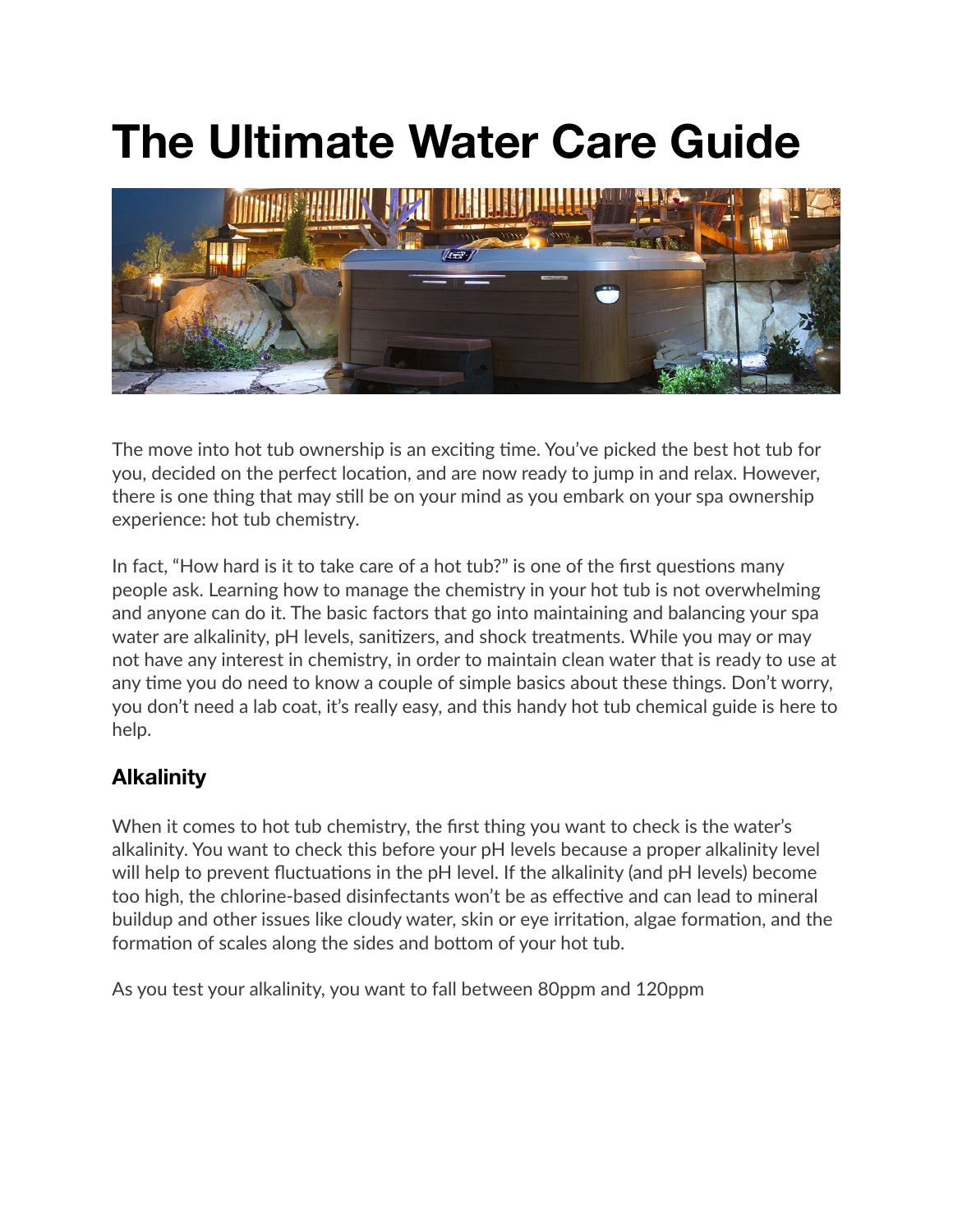## **Tips on balancing your alkalinity:**

**Start with a testing strip.** When removing the strip from the bottle, tip the opening of the bottle down and let the strips fall into your hand. Be careful to only grab one of the strips, not touching the other strips with your fingers, as you don't want the oils on your fingers to get on the strips and ruin the test.

**Dip the strip into your hot tub water.** Dip the test strip in the water, just long enough to get it wet, and remove. Shake any excess water off the strip and compare it with the color on the back of the kit. Where your color falls will determine what your next course of action is.

**Alkalinity too low.** To correct low alkalinity levels, use a Total Alkalinity Increaser. When adding the increaser to your water, follow the directions on the bottle.

**Alkalinity too high.** If your alkalinity levels are too high it may be an indication of significantly hard water in your area or other issues, contact your dealer to determine your best course of action.

Remember, as you add chemicals to the hot tub, allow your water to circulate for a few hours (or overnight) before re-testing for more accurate readings. Add chemicals slowly in your hot tub and never add more than one at a time. That way you can see how each chemical is influencing your hot tub chemistry, without the guesswork.

# **Know Your pH Levels**

Before you add any sanitizing chemicals to your hot tub, you will want to check your pH levels to measure how acidic or basic your water is. When checking the pH levels, the ideal range you want to be in is 7.2 to 7.8.

If your pH levels are below 7.2, your water is too acidic which can affect the chemistry in your hot tub and impact the overall efficiency, corrode equipment, and cause ear and eye irritation. On the other hand, if your pH levels are above 7.8, your water is too basic (or alkaline). This can cause cloudy water, poor sanitizer efficiency, and skin and eye irritation.

To determine your pH levels use a standard spa test strip or pH test kit.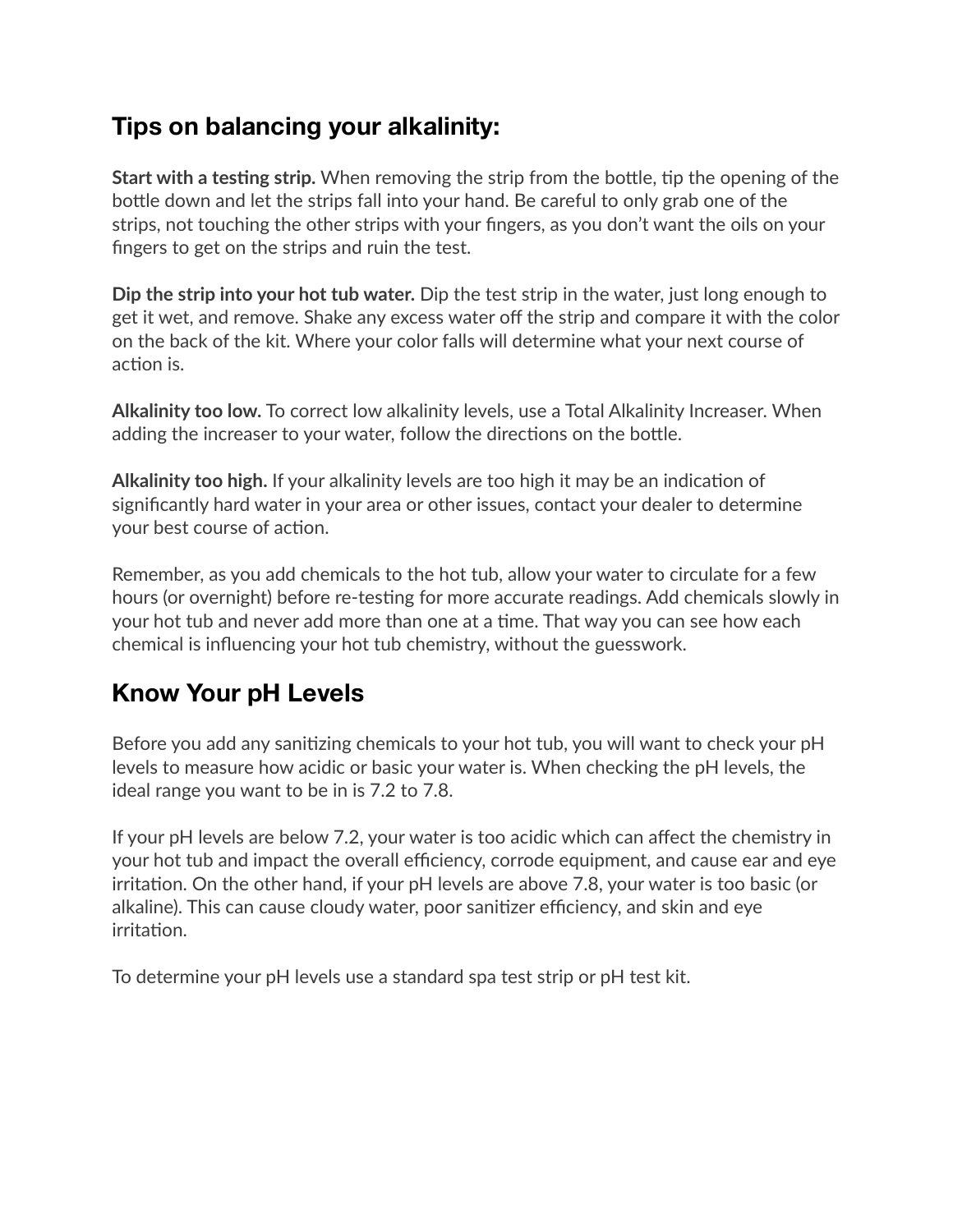## **Tips for balancing pH levels:**



**Grab a testing strip.** Check your chemistry to determine your next steps to balance the water. When removing the strips from the bottle, take care not to touch any of the other strips.

**Dip the strip into your hot tub water.** Dip the test strip in the water, just long enough to get it wet, and remove. Shake any excess water off the strip and compare it to the color on the back of the kit.

**When pH levels are too low or too high.** If the levels are too low (below 7.2), use a pH increaser to help raise the pH levels and balance the water. If the levels are too high (above 7.8), use a pH decreaser to help bring those levels back down into the recommended range.

**Add the appropriate chemical.** Once you've determined whether or not you need a pH increaser or pH decreaser, follow the instructions on the back on the bottle. In most cases, you'll be instructed to add a few capfuls of the chemical. When adding chemicals to your hot tub, it's important to remember that the amount of chemical you need will vary with each situation. This is because you have to take into consideration the body chemistry, bather load, and any outside materials being brought into the hot tub, such as mud, grass, and leaves.

# **Sanitizers**

Unfortunately some bacteria and viruses are able to survive in warm water. For this reason, sanitizing your water is important to keep it disinfected, clear, and smelling fresh. The two most popular sanitizers are bromine and chlorine.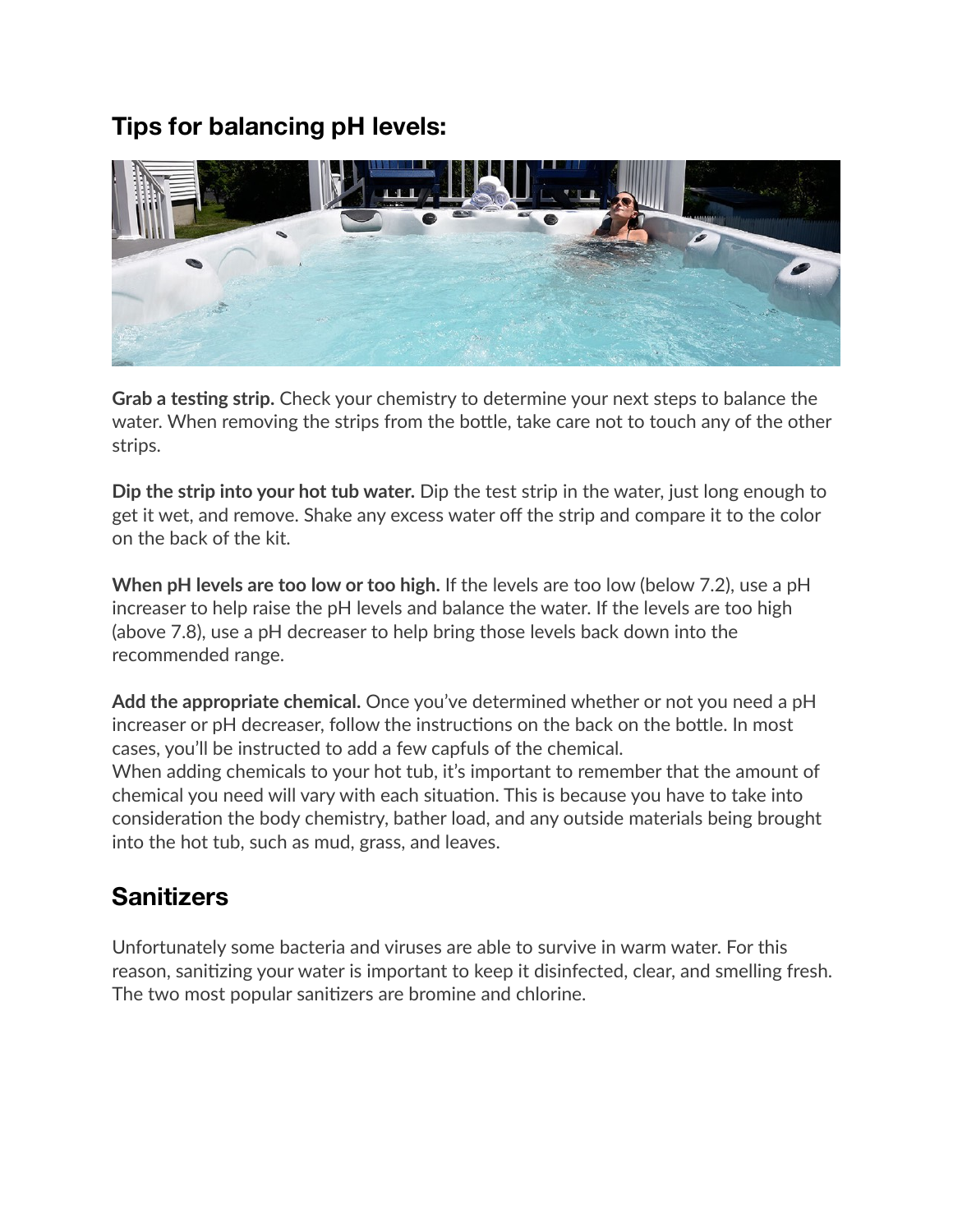#### **Bromine vs. Chlorine**

Bromine treatments are more complex than chlorine and can take longer to dissolve in water. Chlorine treatments are easier to apply and go into effect quicker. Chlorine dissolves faster in water below 75° F than bromine.

Initials costs of bromine are higher compared to chlorine, but will be recouped over time (lower number of annual treatments). The cheaper option out of the two, but chlorine requires more maintenance compared to bromine.

## **Tips to balance your sanitizer levels**

**Test your water.** With the same testing strip you used to determine your pH levels and alkalinity, you can also see where your sanitizer levels fall.

**Add chemical sanitizer to balance your water.** Opinions vary about which chemical sanitizer works best for them. Because of this, you may want to separately try out both chlorine and bromine to see how your water looks, if your body reacts in a negative way, and which is easier for you to maintain.

In addition to testing different sanitizers, Todd Cossey, Bullfrog Spas Lead Service Tech, recommends using a water conditioning kit, which has a pH balancer in the chemicals to help maintain these levels correctly.

When it comes to using sanitizers, Cossey likes both chlorine and bromine, but recommends always using them in the granular form. He explains that, in his experience, he's seen the most damage caused by bromine floaters.

## **Shock Treatment**

Modern Hot Tub Water CareTaking time to shock your hot tub is another important part of hot tub maintenance. Shock treatments sound a little violent, but really what they do is simply break down the organic contaminants that could lead to cloudy water and unpleasant odors. By oxidizing contaminants and releasing them as a gas, shocking your hot tub reduces the need for high chemical doses; aids in eliminating bacteria, viruses, and algae; and prolongs the life of your equipment.

Experts recommend shocking your hot tub at least once a week to keep your water clean and clear. This can fluctuate depending on how often your hot tub is used, where you live, and humidity.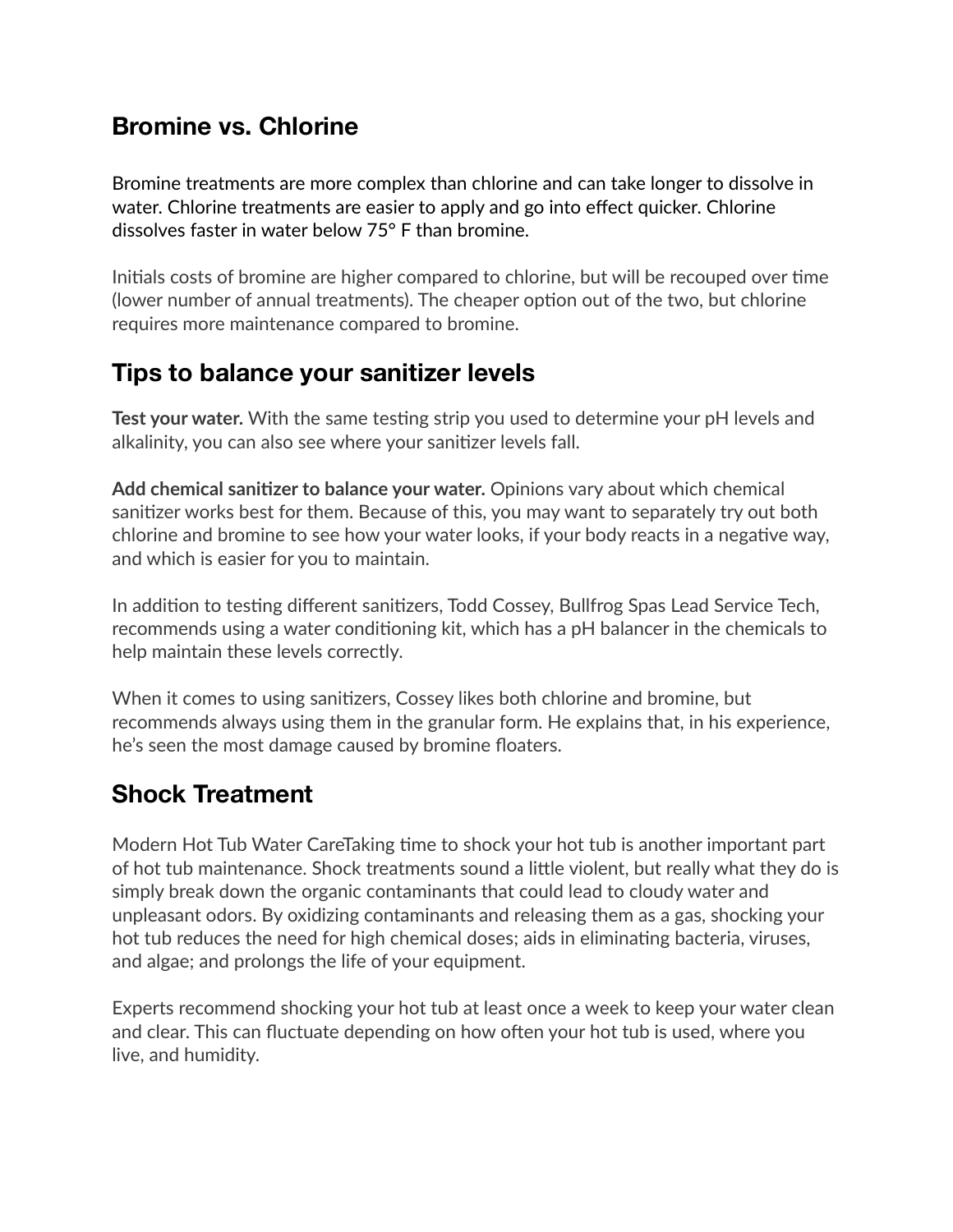When it comes to shocking your hot tub, there are two types of treatments to be aware of: non- chlorine and dichlor (chlorine) shock.

**Non-chlorine shock.** A monopersulfate compound (aka MPS), is an oxygen-based shock and is used more regularly for maintenance.

**Dichlor shock.** A form of chlorine often called sodium dichlor, this is both a sanitizer and shock. This type of shock is used occasionally to clear up problems. In most cases, dichlor shock is recommended only when you refill your hot tub. After that the non-chlorine shock is the best option to go with.

The shock treatment dosage depends on the size of your hot tub, water type, water temperature, hot tub placement, and other factors.

When it comes to shocking your hot tub, read the label to ensure you are conducting the spa shock correctly. Oxidizers (shock) can be dangerous when mishandled or are used incorrectly. Before beginning, read the label on the shock treatment package to verify you are adding the correct dosage to your hot tub.

#### **Tips for shocking your hot tub:**

**Test your water.** Similar to the first step above, before you shock your hot tub, take a moment to test the water.

**Keep the water calm.** Because you don't want to agitate the oxidation gases (shock), make sure you turn off the blower, but leave the circulation pump on.This way you're still allowing the shock to circulate within the spa, killing the bacteria, but not stir the gases up too much.

**Read the label.** As mentioned above, make sure you read the label before adding the shock to your hot tub. If you measure incorrectly, this can lead to a stronger oxidation strength than you'd planned and lead to problems.

**Measure your shock with care.** When it comes to shocking your spa, dosage is extremely important. Carefully measure your shock to confirm you're adding just enough (not too much or too little) to disinfect your hot tub and not cause you issues.

**Shock your spa with care.** High winds can blow the shock treatment into your face or other human errors (spillage) can happen. To prevent these things, carefully pour the shock over the surface of your water. If a spill happens, clean it up immediately and keep the shock out of reach of children.

**Wash your hands.** Once you're done shocking your hot tub, wash your hands to ensure none of the shock treatment is lingering on your fingers.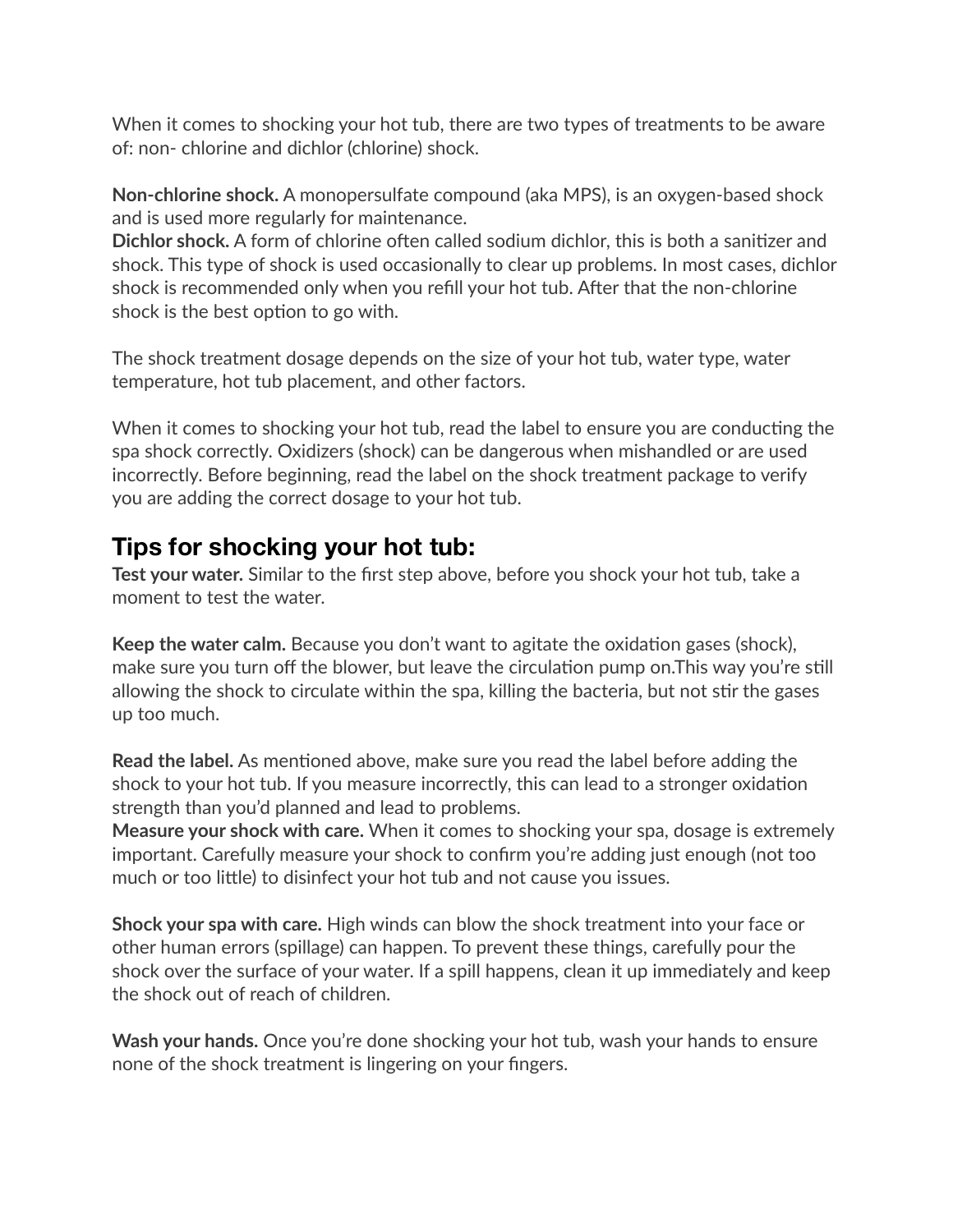## **Alternative Water Care Programs**



If you want to try a different water care regimen than standard chlorine or bromine, there are a few products available. These are sometimes sold as "natural" or "premium" water care systems. There are several brand names available. These alternative solutions may or may not be more "natural" depending on how you look at them. However, they do take a somewhat different approach to inhibiting water-born contaminants. Some of these solutions are marketed as a technology that hinders bacterial growth by eradicating the food source. Others are sold as metal-based bacterial inhibitors. Most contain additional water conditioning agents that claim to help your water feel softer to your skin.

#### **Tips for using alternative water care systems:**

**Investigate thoroughly.** The information available for several of these regimens is a bit hazy. That's not to say that they don't work. Many hot tub owners swear by them. However, it's wise to inform yourself thoroughly and be aware of the potential issues. Ask your local spa dealer and those you may know who have used the specific system.

**Clean with a bio-film eliminating agent.** It's important to prepare for switching to these alternative regimens by thoroughly cleaning and removing all organic matter and any debris you don't want in your hot tub. Apply the prescribed agent, usually included with these systems, turn your jets on high for 30 minutes to flush plumbing.

**Drain your hot tub.** This will ensure no unwanted residue is left, and gives you a fresh start. You may want to let your spa dry for several hours to a few days to ensure as much water as possible is removed before refilling.

**Test your water.** Before adding any conditioning agents into your hot tub, test the water to see where your alkalinity and pH levels fall. Once you've tested your water, refer to instructions included with your system for any further steps to take in preparation.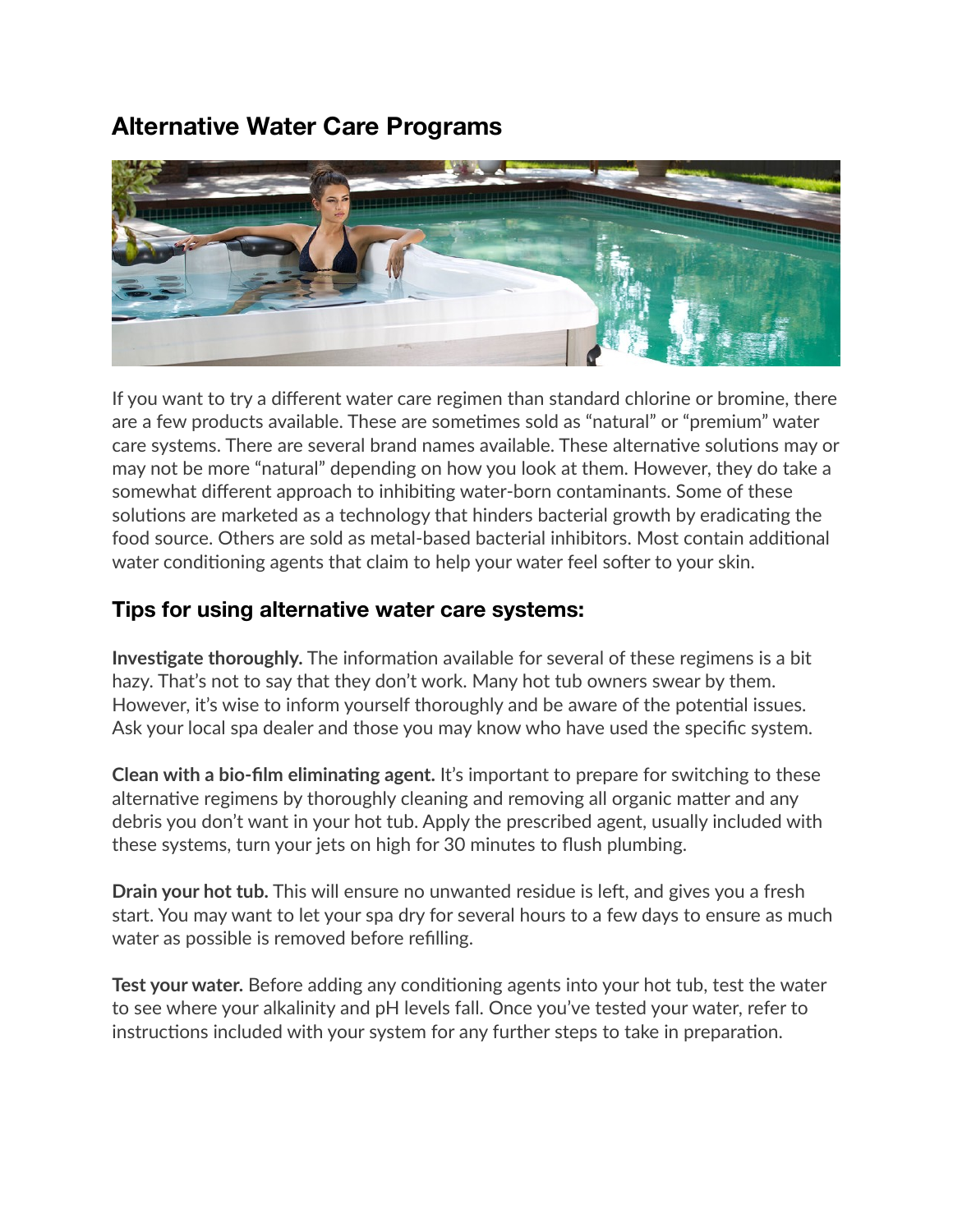## **Salt Water Systems**

Saltwater treatment systems are another alternative which have picked up traction over the past few years. Salt systems for hot tubs generally use electricity to generate chlorine or bromine from a salt base (sodium hypochloride or sodium bromide). For many, the appeal of going with saltwater systems is to reduce the time and effort of water care. While this can be the case with some systems, there is significant care and maintenance associated with many of the components used in these systems and some other factors to consider.

If you're considering going the saltwater treatment route, it's important to look at both pros and cons:

# **Pros & Cons**

Saltwater hot tub systems generate the same sanitizers that you would add to the water in conventional water care regimens, however, some of the additional properties of salts can soften water and feel good to the skin. With the upfront costs, saltwater hot tubs are usually more expensive.

Saltwater hot tubs constantly generate their own chlorine or bromine, keeping the sanitizer flow fairly consistent. Salt can corrode the metal and rubber seals within your hot tub's equipment and plumbing. Because of this, you may need to replace metal parts, seals, heaters, and other components damaged by the salt.

For those considering this option, here are a few things to keep in mind. Due to the salt, you'll have to do an additional test each month to check the salinity of your hot tub. Because of the corrosive nature of saltwater and other factors, Bullfrog Spas expert Cyndi Blessing (who used an aftermarket saltwater system with her hot tub) wouldn't recommend using a salt generation system. In her experience, she found that "it was actually harder to balance the water compared to a more traditional chlorine or bromine system."

Todd Cossey, a seasoned spa technician at Bullfrog Spas, adds, "Quite a few dealers have installed aftermarket saltwater systems, and although they're suppose to be great, they can get out of control fast and can damage the spa."

The discussion of salt systems for hot tubs brings up another important factor. **Most spa manufacturers don't cover chemical damage to spa surfaces and equipment.** So, whatever system you choose, make sure it's not going to damage the hot tub in any way.